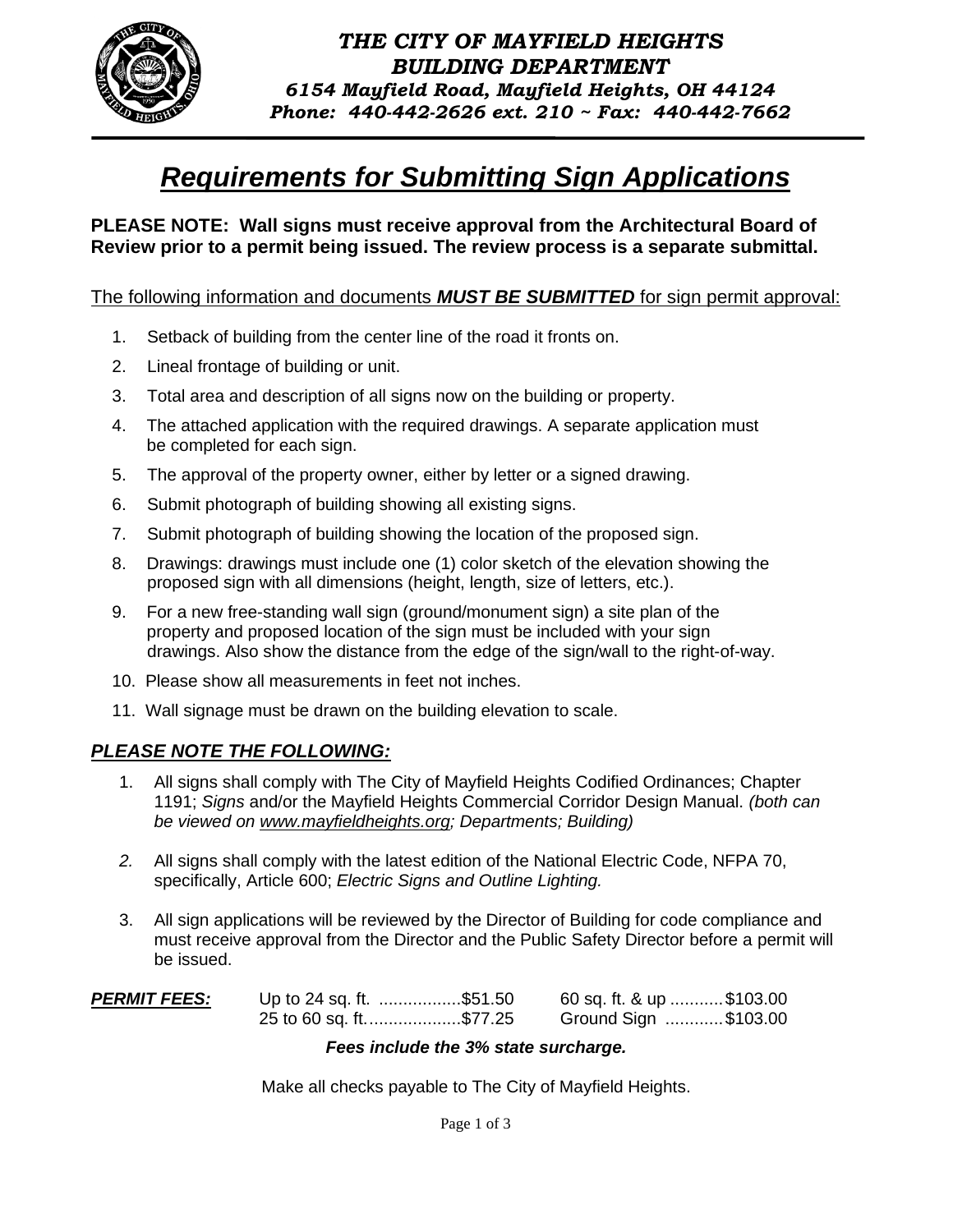# *THE CITY OF MAYFIELD HEIGHTS SIGN PERMIT APPLICATION*

ADDRESS: \_\_\_\_\_\_\_\_\_\_\_\_\_\_\_\_\_\_\_\_\_\_\_\_\_\_\_\_\_\_\_\_\_\_\_\_\_\_\_\_\_\_\_\_\_\_\_\_\_\_\_\_\_\_\_\_\_\_\_\_\_\_\_\_\_\_\_\_\_\_ Mayfield Heights, OH 44124

NAME OF BUSINESS: \_\_\_\_\_\_\_\_\_\_\_\_\_\_\_\_\_\_\_\_\_\_\_\_\_\_\_\_\_\_\_\_\_\_\_\_\_\_\_\_\_\_\_\_\_\_\_\_\_\_\_\_\_\_\_\_\_\_\_\_\_\_\_\_\_\_\_\_\_\_\_\_\_\_\_\_\_\_\_\_\_\_\_\_

| <b>WALL SIGN</b>                                                |                           |                       |                                               |     |
|-----------------------------------------------------------------|---------------------------|-----------------------|-----------------------------------------------|-----|
| (complete sign face in feet)<br>height<br>ft.<br>length         | <b>TOTAL AREA:</b><br>ft. | sq. ft.               | <b>HEIGHT</b><br><b>ABOVE WALK:</b>           |     |
| ILLUMINATED?<br><b>EXTERNAL</b><br><b>NO</b>                    | <b>INTERNAL</b>           | <b>SIGN MATERIAL:</b> |                                               |     |
| COLORS: (limit four, including background):                     |                           |                       |                                               |     |
| LOCATION OF SIGN ON BUILDING (north, south, east or west wall): |                           |                       |                                               |     |
| UNIT/BUILDING<br>ft.<br>FRONTS ON:<br>FRONTAGE:                 | STREET THAT SIGN          |                       | <b>SETBACK FROM CENTER</b><br>LINE OF STREET: | ft. |

| <b>GROUND SIGN</b>                                  |                 |                                                     |     |                    |         |
|-----------------------------------------------------|-----------------|-----------------------------------------------------|-----|--------------------|---------|
| <b>HEIGHT OF COMPLETE</b><br>SIGN FACE (each side): | ft.             | <b>LENGTH OF COMPLETE</b><br>SIGN FACE (each side): | ft. | <b>TOTAL AREA:</b> | sq. ft. |
| <b>DOUBLE</b><br><b>YES</b><br><b>NO</b><br>SIDED?  |                 | COLORS (limit four, including background)           |     |                    |         |
| <b>FREE STANDING WALL:</b>                          | <b>PROPOSED</b> | <b>EXISTING</b><br>HEIGHT:                          |     | LENGTH:            |         |
| <b>SETBACK FROM</b><br>RIGHT-OF-WAY:                | ft.             | <b>HOW WILL SIGN BE MOUNTED:</b>                    |     |                    |         |

| Are there any other signs on this building or property advertising this business? $\Box$ YES $\Box$ NO                       |
|------------------------------------------------------------------------------------------------------------------------------|
|                                                                                                                              |
| Are there any other businesses in the same building? $\Box$ YES $\Box$ NO If yes, state the size and character of each sign: |
| (a photograph of said signs must be included with application)                                                               |
|                                                                                                                              |
|                                                                                                                              |